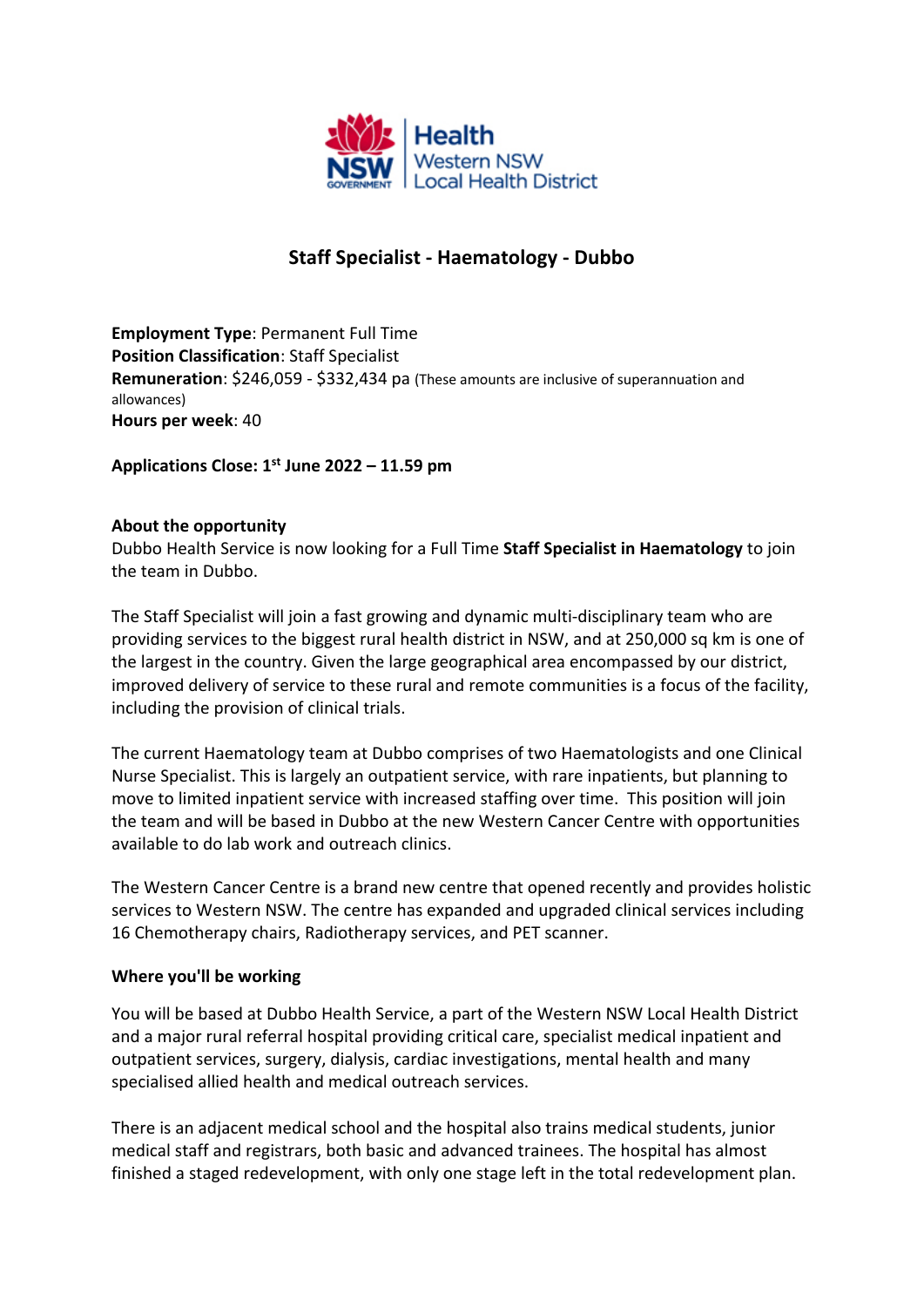For more information about the redevelopment of Dubbo Health Service please visit www.dubbohospitalredevelopment.health.nsw.gov.au

#### **Living & Working in Dubbo**

If you're considering a tree change, Dubbo provides one of the best Australia has to offer. It is a major regional city about 420 kilometers north-west of Sydney. Dubbo has a thriving town centre and there are daily flights, trains and buses to the eastern seaboard. There are various options for family living including child care and schools, sports facilities, recreation and entertainment as well as cafes and restaurants and is an excellent compromise between facilities and pace of living.

Find out more about living and working in Dubbo at https://dubbo.com.au/live

Also visit our website www.dubbohospitalcareers.com.au for interviews and testimonials from our current staff about their experiences moving to Dubbo.

### **Need more information?**

Click here for the **Position Description and Statement of Duties**

For role related queries, contact Dr Sue Moreton via email susan.moreton@health.nsw.gov.au or phone 02 6809 6209.

### **How do I apply for this role?**

Apply for this position via our eCredential website **here.** Please address the selection criteria listed in the position description.

*NSW Health does not require or accept the 'fit2work' badge offered as an option in eCredential.* 

### **Occupational Assessment, Screening and Vaccination Against Specified Infectious Diseases**

If you are applying for a Category A position, please read and understand NSW Health Policy Directive PD2018 009. All new employees must agree to comply with the requirements outlined in this policy.

### **Stepping Up – Close the Gap**

The Aboriginal Employment Strategy (AES) is working in partnership with the Western NSW Local Health District to support Aboriginal and Torres Strait Islander applicants wishing to apply for this role. For more information please contact the AES recruitment